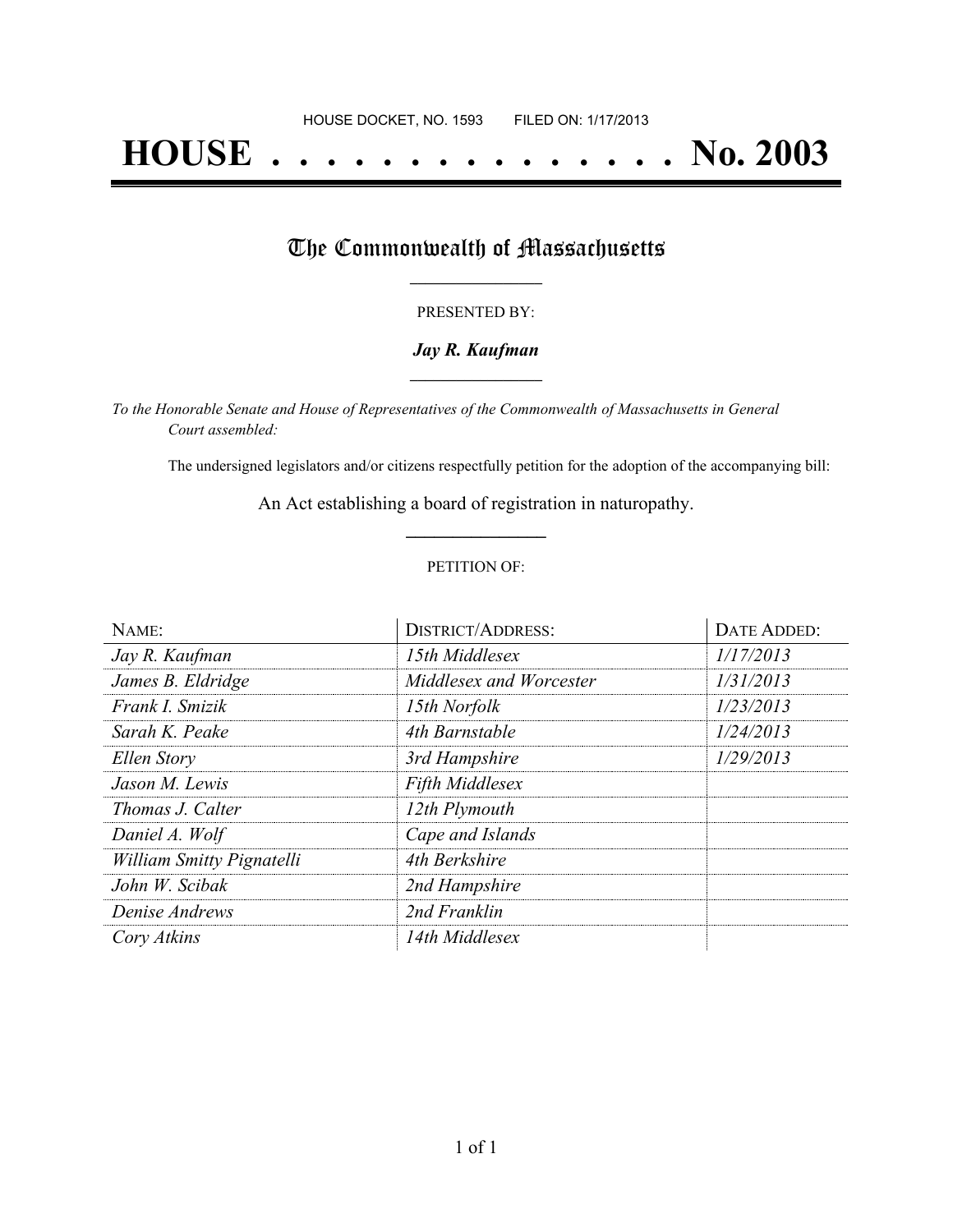## **HOUSE . . . . . . . . . . . . . . . No. 2003**

By Mr. Kaufman of Lexington, a petition (accompanied by bill, House, No. 2003) of Jay R. Kaufman and others relative to establishing a board of registration in naturopathy and further regulating naturopathic health care. Public Health.

## [SIMILAR MATTER FILED IN PREVIOUS SESSION SEE HOUSE, NO. *2367* OF 2011-2012.]

## The Commonwealth of Massachusetts

**\_\_\_\_\_\_\_\_\_\_\_\_\_\_\_ In the Year Two Thousand Thirteen \_\_\_\_\_\_\_\_\_\_\_\_\_\_\_**

An Act establishing a board of registration in naturopathy.

Be it enacted by the Senate and House of Representatives in General Court assembled, and by the authority *of the same, as follows:*

## 1 SECTION 1. Chapter 13 of the General Laws is hereby amended by adding the following 2 section:

 Section 109. (a) There shall be within the division of professional licensure a board of registration in naturopathy which shall consist of the chairman of the board of registration in medicine or his designee, the commissioner of public health or his designee and 7 persons to be appointed by the governor, 5 of whom shall be naturopathic doctors who have attended and graduated from an approved naturopathic college that is accredited, or is a candidate for accreditation, by the Council of Naturopathic Medical Educators or its successor, who have at least 5 years of experience in the practice of naturopathic health care and who shall be licensed under section 239 or 241 of chapter 112; 1 of whom shall be a physician licensed to practice medicine under section 2 of chapter 112 with experience working with naturopathic doctors and 1 of whom shall be a clinical pharmacologist. The appointed members shall serve for terms of 3 years. Upon the expiration of a term of office, a member shall continue to serve until a successor has been appointed and qualified. No member shall serve for more than 2 consecutive terms, but a person who is chosen to fill a vacancy in an unexpired term of a prior board member may serve for 2 consecutive terms in addition to the remainder of that unexpired term. A member may be removed by the governor for neglect of duty, misconduct or malfeasance or misfeasance in the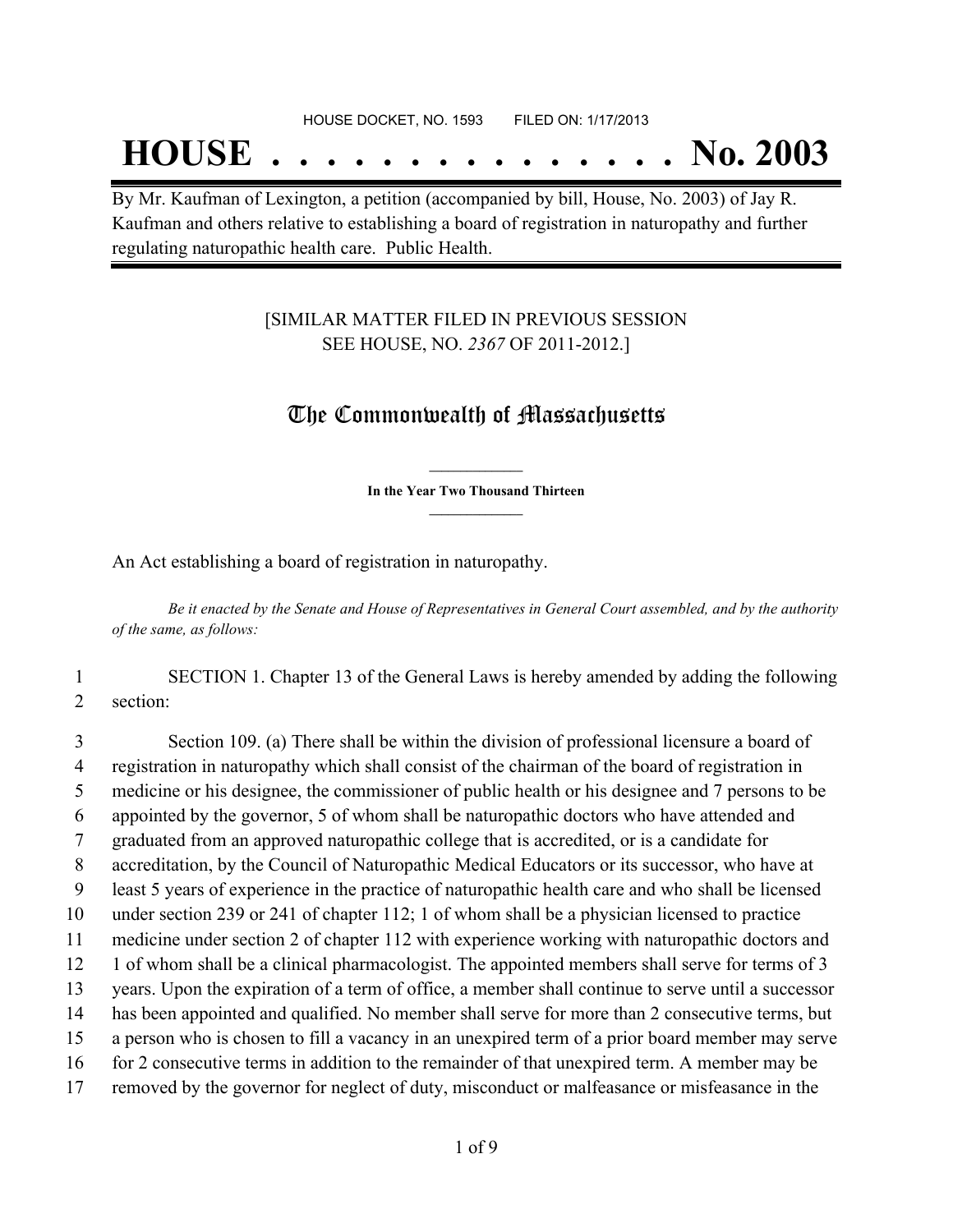office after a written notice of the charges against him and sufficient opportunity to be heard thereon.

 (b) The board shall annually elect from its membership a chair and a secretary who shall serve until their successors have been elected and qualified. The board shall meet at least 4 times 22 annually and may hold additional meetings at the call of the chair or upon the request of 4 members. A quorum for the conduct of official business shall be a majority of those appointed. Board members shall serve without compensation, but shall be reimbursed for actual and reasonable expenses incurred in the performance of their duties. The members shall be public employees for the purposes of chapter 258 for all acts or omissions within the scope of their duties as board members.

 SECTION 2. Chapter 112 of the General Laws is hereby amended by adding the following 10 sections:

 Section 236. For the purposes of this section and sections 237 to 245, inclusive, the following terms shall have the following meanings unless the context clearly requires otherwise:

 "Approved naturopathic medical college", a naturopathic medical education program in the United States providing the degree of Doctor of Naturopathy or Doctor of Naturopathic Medicine. Such program shall offer graduate-level full-time didactic and supervised clinical training and shall be accredited, or has achieved candidacy status for accreditation by the Council on Naturopathic Medical Education (CNME) or an equivalent federally recognized accrediting body for naturopathic medical programs also recognized by the Board. Additionally, the program shall be an institution, or part of an institution of higher education that is either accredited or is a candidate for accreditation by a regional or national institutional accrediting agency recognized by the United States Secretary of Education

- "Board", the board of registration in naturopathy established in section 101 of chapter 13. "Homeopathic preparations", medicines prepared according to the Homeopathic Pharmacopoeia of the United States.
- "Naturopathic doctor", a person who is licensed by the board to practice naturopathic health care pursuant to this chapter.
- "Naturopathic health care", a system of health care practices for the prevention, diagnosis, evaluation and treatment of illnesses, injuries and conditions of the human body through the use of education, nutrition, natural medicines and therapies and other modalities which are designed to support, stimulate or supplement the human body's own natural self-healing processes.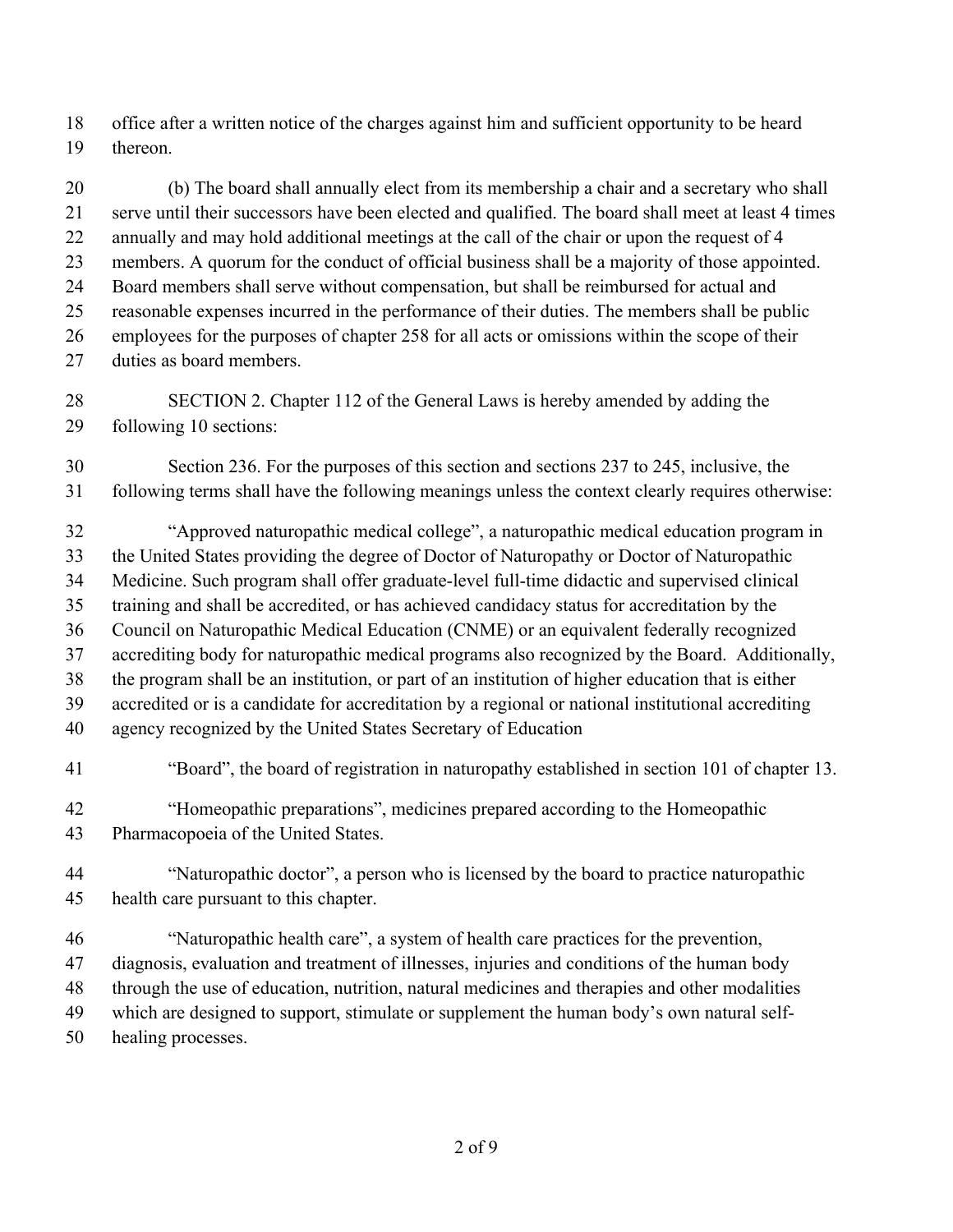"Naturopathic manipulative therapy", the manually-administered mechanical treatment of body structures or tissues in accordance with naturopathic principles for the purpose of restoring the normal physiological function of the human body.

 "Naturopathic physical medicine", the therapeutic use of the physical agents of air, water, heat, cold, sound, light and electromagnetic non-ionizing radiation and the physical modalities of electrotherapy, diathermy, ultraviolet light, ultrasound, hydrotherapy, naturopathic manipulative therapy and therapeutic exercise.

 "Person", an individual; provided, however, that "person" shall not include a partnership, corporation, association or business organization of any kind.

 Section 237. (a) The practice of naturopathic health care shall include, but not be limited to:

 (1) the prevention and treatment of human illness, injury or disease through education, dietary or nutritional advice and the promotion of healthy ways of living;

 (2) the use of physical examinations and the ordering of clinical, laboratory and radiological diagnostic procedures from licensed clinics or laboratories for the purpose of diagnosing and evaluating injuries, illnesses and conditions in the human body;

 (3)dispensing, administering, ordering and prescribing to prevent or treat illnesses, injuries and conditions of the human body: natural medicines of mineral, animal or botanical origin, including food products or extracts, vitamins, minerals, enzymes, digestive aids; natural hormones; plant substances; homeopathic preparations; natural antibiotics, topical medicines and

nonprescription drugs; therapeutic devices and barrier contraceptives; and

 (4) the use of manual mechanical manipulation of body structures or tissues, in accordance with naturopathic principles; the use of naturopathic physical medicine for the purpose of maintaining or restoring normal physiological functioning of the human body.

(b) The practice of naturopathic health care shall not include:

 (1) performing surgery or abortions or the administration of therapeutic ionizing radiation, radioactive substances or general or spinal anesthesia;

 (2) prescribing , dispensing or administering a drug classified as a controlled substance under chapter 94C;

(3) the practice of acupuncture and Traditional Chinese Medicine; or

 (4) the practice of emergency medicine, except as a person rendering gratuitous services in an emergency or for the care of minor injuries.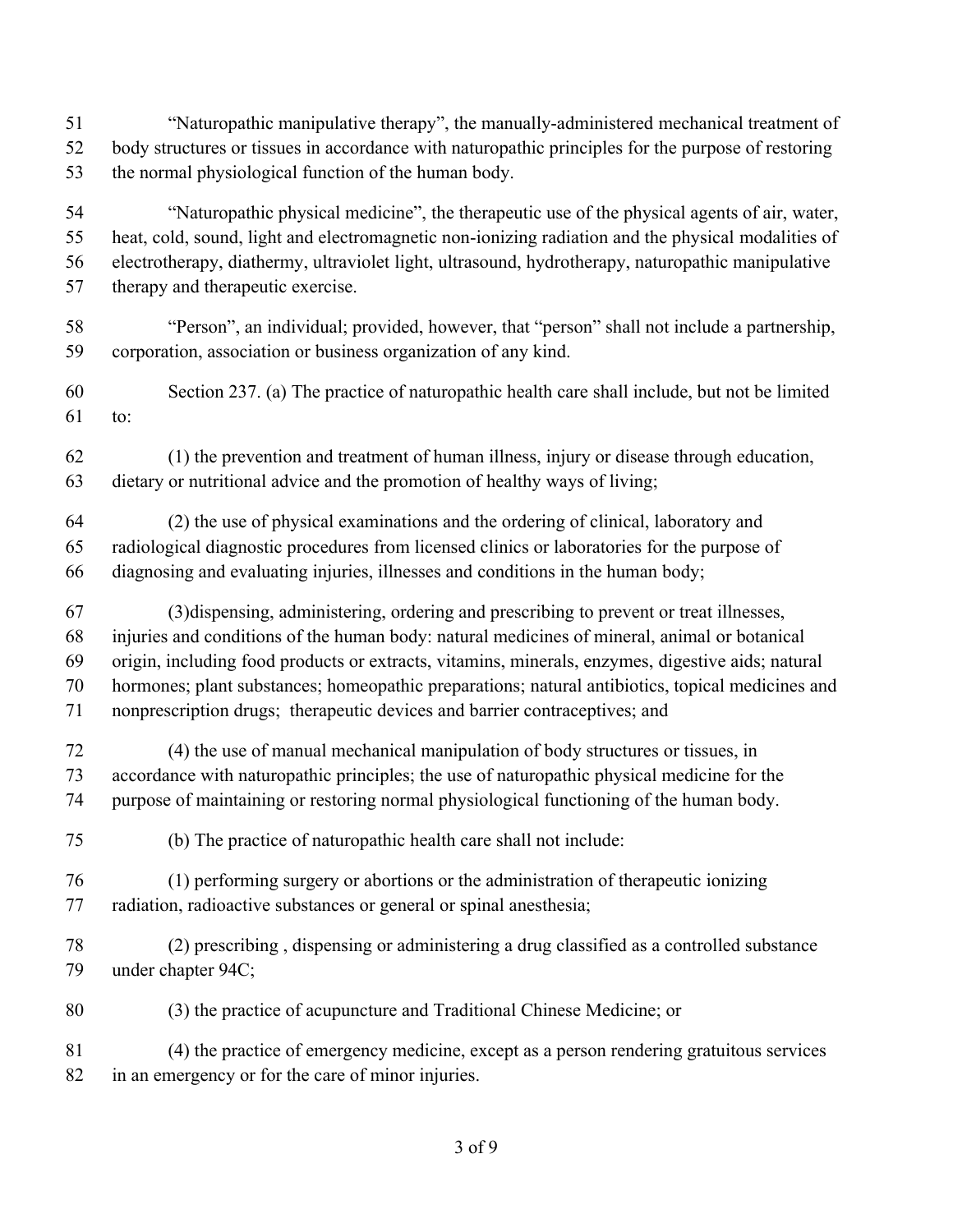(c) Nothing in sections 236 to 244, inclusive, shall prohibit or restrict:

 (1) a person who is licensed, certified or registered to practice a profession or occupation under any other law from engaging in activities which are within the lawful scope of practice for the profession or occupation for which he is licensed;

 (2) the practice of naturopathic health care by a person employed by the government of the United States if that person engages in such practice in the performance of his duties as such an employee;

 (3) the practice of naturopathic health care by students enrolled in an approved naturopathic medical college; provided, however, that the performance of all such services shall be pursuant to a course of instruction or assignments from and under the supervision of an instructor who is licensed as a naturopathic doctor pursuant to this chapter or a licensed professional in the field in which he or she is providing instruction;

 (4) Any person from treating himself or a member of his immediate family based on religious or health beliefs;

 (5) Any person who sells vitamins and herbs from providing information about his products; or

 (6) a person or practitioner who is not licensed as a naturopathic doctor pursuant to this chapter from recommending ayurvedic medicine, herbal remedies, nutritional advice, homeopathy or any other therapy that is within the scope of practice of naturopathic health care; provided, however, that such person or practitioner shall not represent himself or hold himself out to the public as practicing naturopathic health care in the commonwealth or otherwise use any name, title or other designation which indicates or implies that he is licensed to practice naturopathic health care.

 (d) Licensed naturopathic doctors shall have the same authority and responsibilities as licensed physicians regarding public health laws, reportable diseases and conditions, communicable disease control and prevention, recording of vital statistics, health and physical examinations and local boards of health, except that the authority of licensed naturopathic doctors regarding such matters shall be limited to the scope of practice authorized by this chapter.

112 Section 238 (a) The board shall have the following powers and duties:

 (1) to adopt rules and regulation governing the licensing of naturopathic doctors and the practice of naturopathic health care to promote the public health, welfare and safety of the citizens of the commonwealth including, but not limited to:

( i ) regulations governing the activities of naturopathic medical assistants;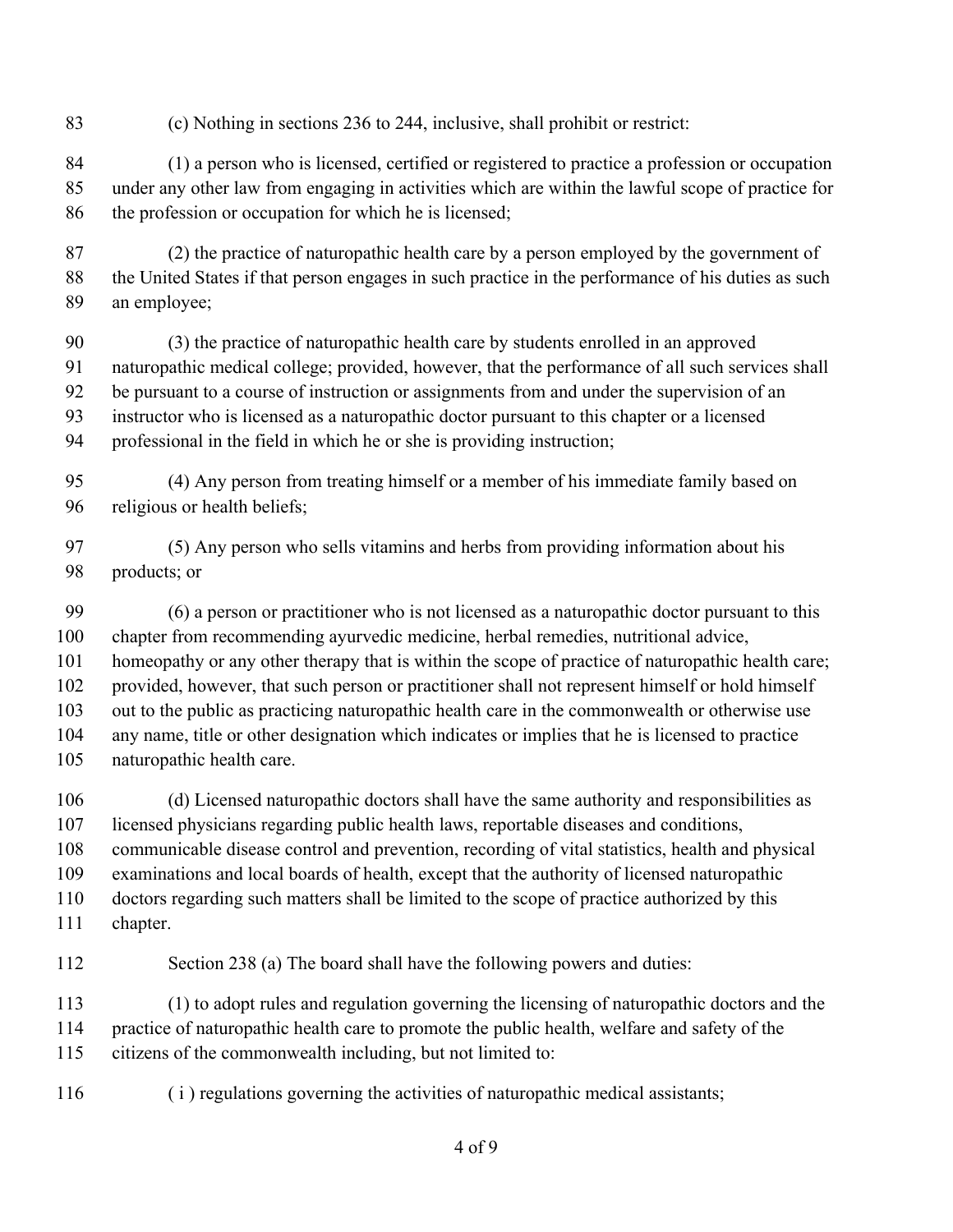(ii) requirements for specialty practice by licensed naturopathic doctors; and (iii) continuing education requirements for the renewal of licenses including, but not limited to, the number of hours required, the subjects required and board approval of continuing education programs or lectures; (2) to receive, review and approve or disapprove applications for licensing and to issue licenses; (3) to establish administrative procedures for processing applications and renewals; (4) to establish a code of ethics for naturopathic doctors; (5) to establish and maintain records of its actions and proceedings in accordance with the public records laws; (6) to perform such other functions and duties as may be necessary to carry out the provisions of this chapter. (b) The board shall have the right to investigate all complaints relating to the proper practice of naturopathy, including any violations of this chapter or any rule or regulation of the board. Such complaints may be brought by any person or the board. (c) The board shall be under the supervision of the division of professional licensure and it shall have the powers and duties provided in sections 61 to 65E , inclusive . For the purposes of this section and sections 61 to 65E, inclusive, conduct which places into question the holder's competence to practice naturopathy shall include, but not be limited to: (1) the commission of fraud or misrepresentation in obtaining a license; (2) criminal conduct which the board determines to be of such a nature as to render the person unfit to practice naturopathy, as evidenced by criminal proceedings resulting in a conviction, a guilty plea, a plea of nolo contendere or an admission of sufficient facts; (3) violation of a rule or regulation of the board; (4) failure to cooperate with the board or its agents in the conduct of an inspection or investigation; (5) failure to fulfill any continuing education requirements set out by the board; (6) aiding or abetting an unlicensed person to practice naturopathy; or (7) negligence in the course of professional practice.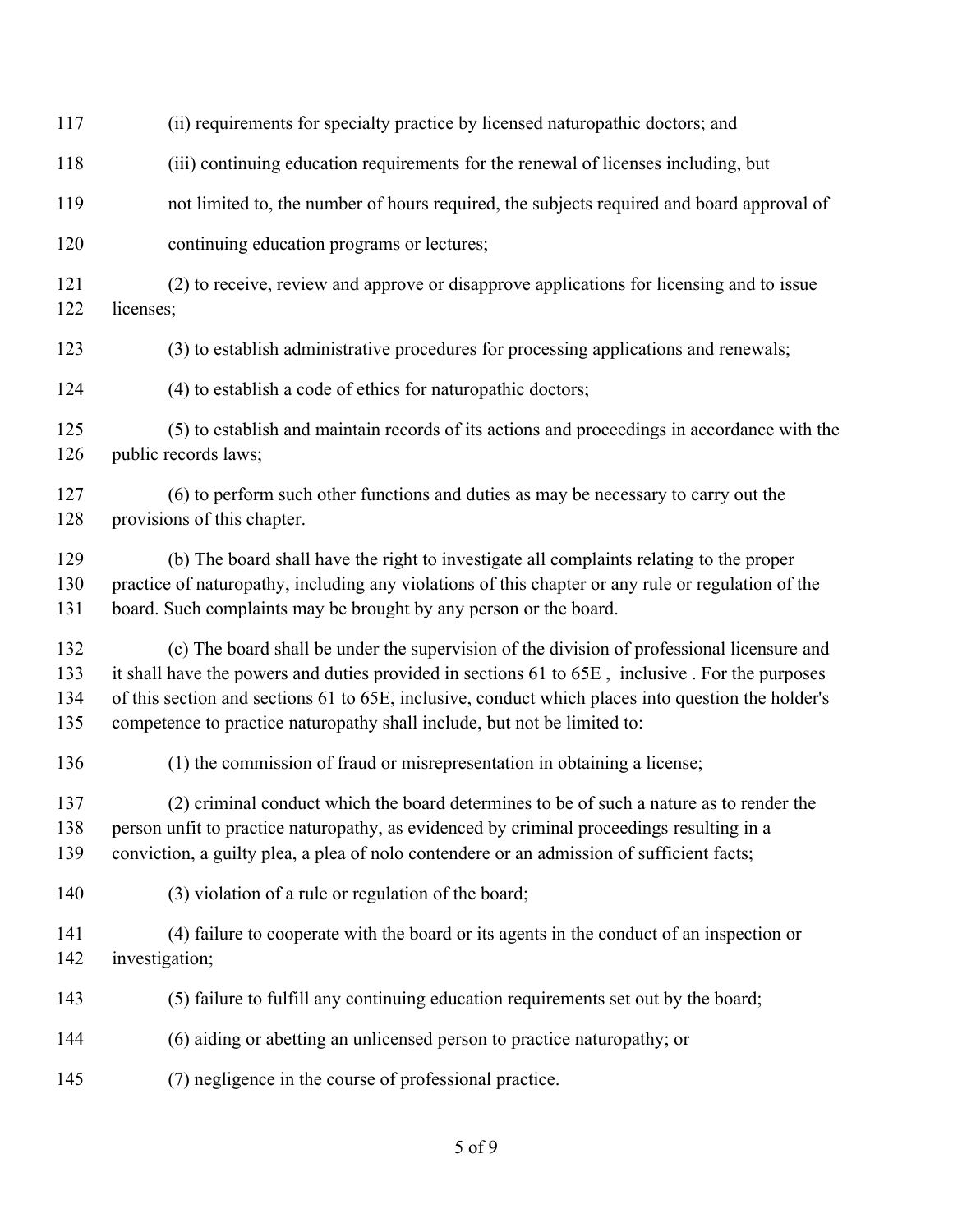(d) The board may issue an order to a licensee directing him to cease and desist from unethical or unprofessional conduct if the board finds, after notice and the opportunity for a hearing, that the licensee has engaged in such conduct.

 (e) Nothing in this section shall limit the board's authority to impose, by agreement, sanctions that are considered reasonable and appropriate by the board. Any person aggrieved by any disciplinary action taken by the board pursuant to this section or for violation of any other law or rule or regulations may, pursuant to section 64, file a petition for judicial review.

 Section 239. (a) An application for original licensure as a naturopathic doctor shall be made on forms approved by the board. Such application shall be sworn and shall be accompanied by payment of the fee prescribed by the secretary of administration pursuant to section 3B of chapter 7. The board shall issue a license as a naturopathic doctor to an applicant upon receipt of satisfactory proof that the applicant:

(1) is at least 18 years old and of good moral character; and

 (2) possesses a baccalaureate degree from an accredited educational institution or its 160 equivalent, as determined by the board;

 (3) has graduated from and holds a doctor of naturopathic medicine or doctor of naturopathy degree from:

(a) an approved naturopathic medical college as defined in section 236; or

 (b) a degree granting college or university that, prior to the existence of the CNME, offered a full-time structured curriculum in basic sciences and supervised patient care comprising a doctoral naturopathic medical education; such course, as a prerequisite to graduation there from, having been not less than 132 weeks in duration and which required completion within a period of not less than 35 months; such college of naturopathic medicine shall have been reputable and in good standing in the judgment of the Board; and if still in existence has current programmatic accreditation by the CNME or federally recognized equivalent accrediting agency; or

 ( c ) a diploma granting, degree-equivalent college or university, that if in Canada and 173 prior to accreditation by the CNME, had provincial approval for participation in government funded student aid programs, and that offered a full-time structured curriculum in basic sciences and supervised patient care comprising a doctoral naturopathic medical education; such course, as a prerequisite to graduation there from, having been not less than 132 weeks in duration and shall require completion within a period of not less than 35 months; such college of liberal arts and naturopathic medicine having been reputable and in good standing in the judgment of the Board; and if still in existence has current programmatic accreditation by the CNME or federally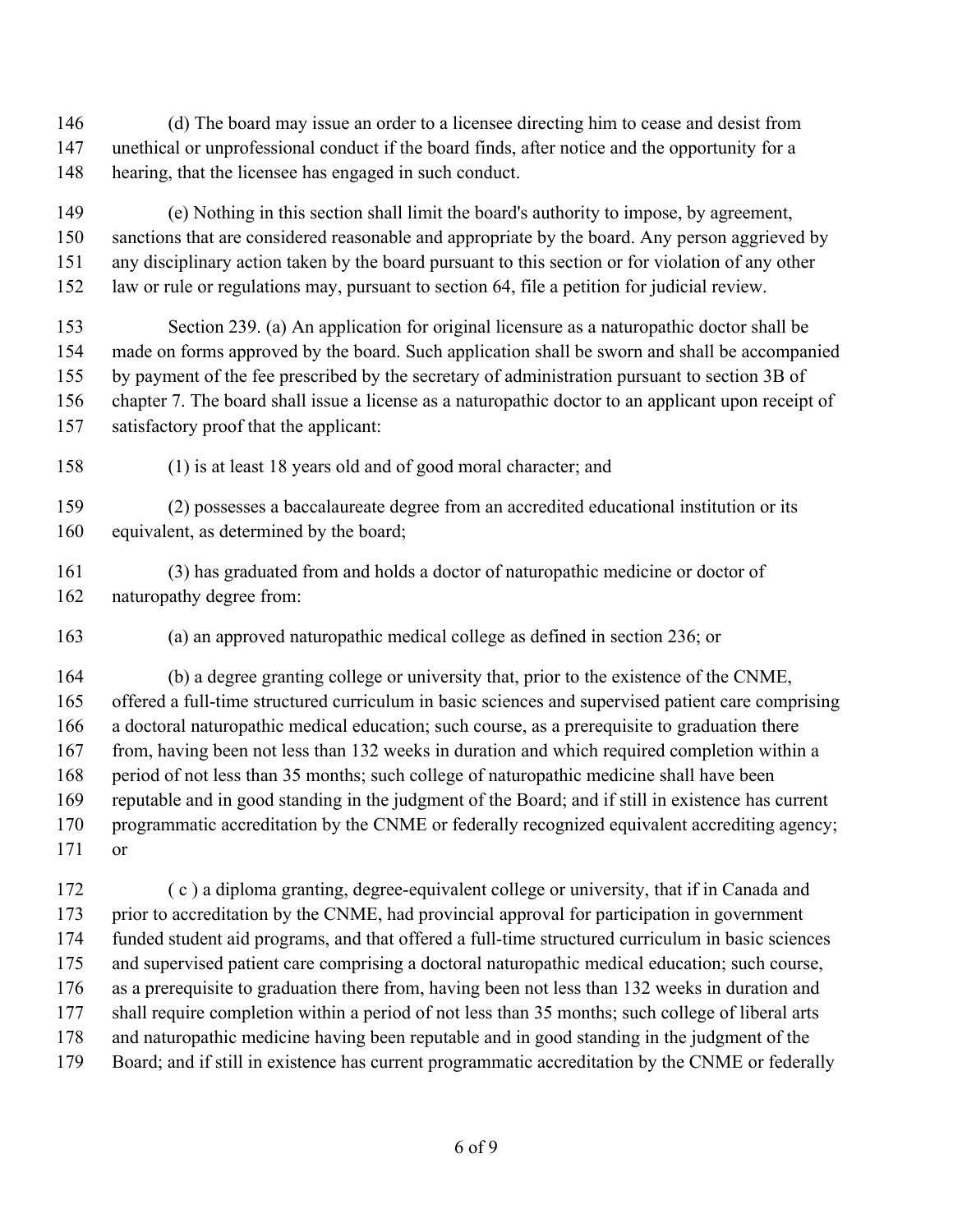recognized equivalent accrediting agency. Additionally, this college or university currently has provincial approval for participation in government funded student aid programs; or:

 ( d ) a diploma granting, degree-equivalent college or university in Canada that offers graduate-level full-time didactic and supervised clinical training and shall be accredited, or has achieved candidacy status for accreditation by the Council on Naturopathic Medical Education or an equivalent federally recognized accrediting body for naturopathic medical programs also recognized by the Board. Additionally, this college or university has provincial approval for participation in government funded student aid programs.

 (4) (a) successfully passed a competency-based national naturopathic licensing examination administered by the North American Board of Naturopathic Examiners, or successor agency that has been nationally recognized to administer a naturopathic examination that represents federal standards of education and training; or

 (b) if graduating from an institution outlined in Section 239, (b), 3, b, c, or d, has successfully passed a state or provincial (Canadian) competency-based licensing examination that was substantially similar to the licensing examination outlined in Section 239 (4) (a).

 (5) has not had a license to practice naturopathic medicine or other health care license registration or certificate refused, revoked or suspended by any other jurisdiction for reasons that relate to the applicant's ability to skillfully and safely practice naturopathic medicine unless that license, registration or certification has been restored to good standing by that jurisdiction.

 Section 240. The board, in consultation with the division of professional licensure, shall determine the renewal cycle and renewal period for naturopathic licenses. A naturopathic doctor licensed under this chapter shall apply to the board for renewal of his license on or before the expiration date, as determined by the board, unless earlier revoked, suspended or canceled as a result of a disciplinary proceeding instituted pursuant to section 243. As a condition for renewal under this section, the board may require a naturopathic doctor to furnish the board with satisfactory proof that he has successfully completed the required number of hours of continuing education for naturopathic doctors in courses or programs approved by the board has complied with such other requirements or equivalent requirements as approved by the board. Upon satisfactory compliance with the licensing requirements for naturopathic doctors and successful completion of the continuing education requirements, the board shall issue a renewal license. The board may provide for the late renewal of a license that has lapsed and may require payment 211 of a late fee.

 Section 241. Each licensed naturopathic doctor shall advise the board, in writing, of the address of his principal place of business and all other addresses at which he is currently engaged in practice. The naturopathic doctor shall immediately provide written notice to the board of any change in the address of any place of business at which he practices. He shall also advise the board, in writing, of his current residential address and of any change thereof.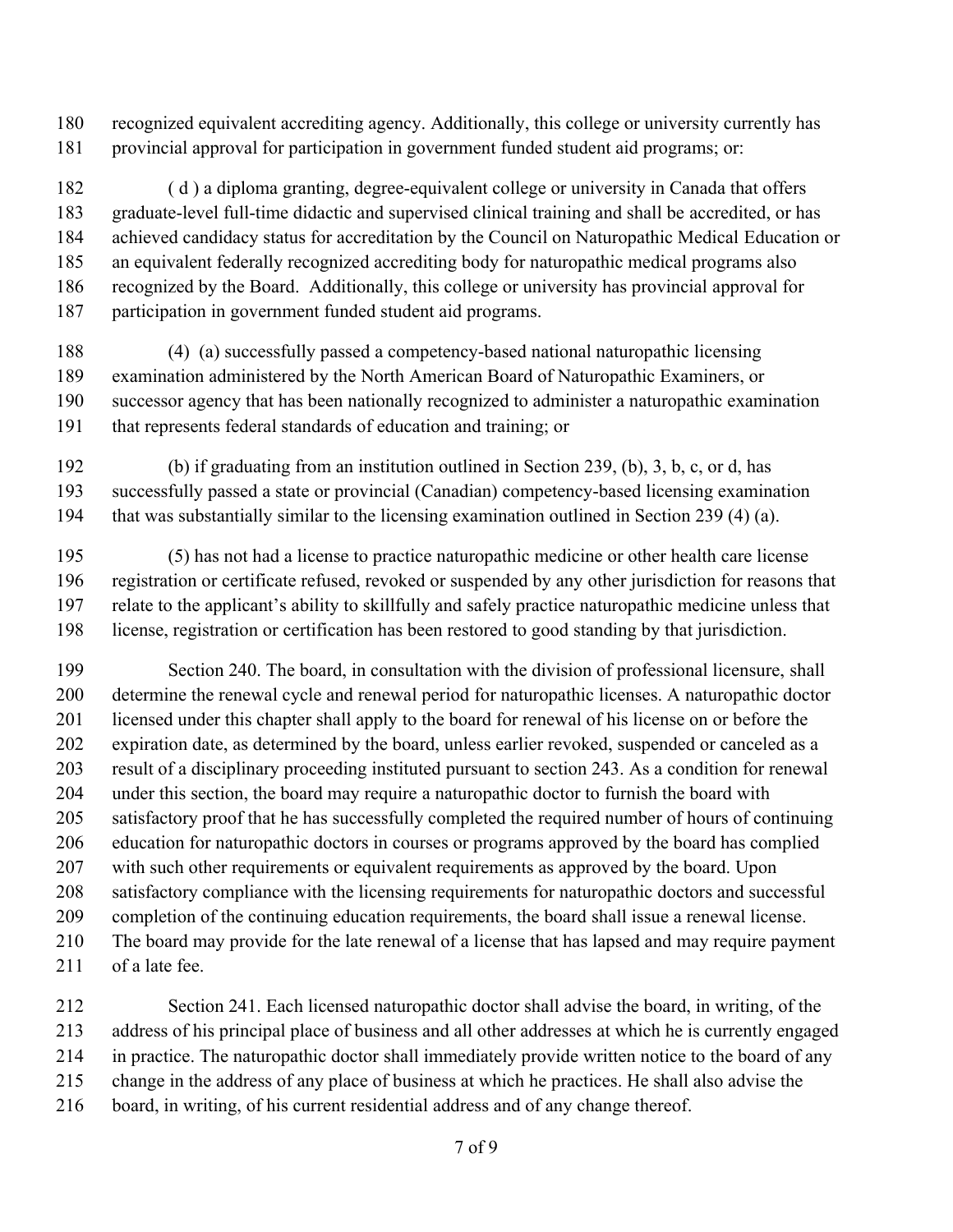- Section 242. (a) No person shall represent himself or hold himself out to the public as a licensed naturopathic doctor in the commonwealth unless he is licensed pursuant to this chapter.
- A person who is not licensed pursuant to this act shall not use any of the following titles:
- naturopathic physician, naturopathic practitioner, natural doctor , naturopathic doctor, doctor of
- naturopathy, doctor of natural medicine, doctor of naturopathic medicine, NMD, N.D,
- naturopath or any other term that indicates or implies that the person is licensed to practice any
- form of naturopathic health care in the commonwealth. The board of registration in naturopathy
- may modify the list of titles.
- (b) Nothing in this section shall prevent a person who is licensed under this statute from disclosing that he is a member of the American Association of Naturopathic Physicians.

 (c) A person acting or purporting to act as a naturopathic doctor without first obtaining a 228 license under this chapter shall be punished by a fine of not more than \$5,000 or by imprisonment for not more than 1 year, or both. Upon conviction of a second or subsequent offense, such person shall be punished by a fine of not more than \$10,000 or by imprisonment 231 for not more than 2 years, or both(d) (d) A person who receives money or an equivalent thing of value as a fee, commission, compensation or profit by or as the consequence of a violation of sections 237 to 243, inclusive, shall, in addition to any other penalty, be liable for a fine of not less than the sum of the money so received and not more than 3 times the sum so received, as determined by the board.

- (e) No action shall be commenced and no recovery shall be had by any person for compensation for any act performed or service rendered by him as a licensed naturopathic practitioner unless such person held a current valid license under this chapter at the time of performance of such act or service.
- Section 243. All licensing and application fees and civil administrative penalties collected pursuant to sections 236 to 244, inclusive, shall be deposited into the trust fund established in section 35V of chapter 10.

 Section 244. Nothing in sections 236 to 244 of this chapter shall be construed as requiring reimbursement by insurance policies purchased under chapter 32A, an insurer licensed or otherwise authorized to transact accident and health insurance under chapter 175; a nonprofit hospital service corporation organized under chapter 176A; a non-profit medical service corporation organized under chapter 176B; or a health maintenance organization organized under chapter 176G.

 SECTION 3. A license to practice as a naturopathic doctor may be issued without examination to an applicant who meets the requirements of subsections (1 ,2,3 and 5), of section 239 of chapter 112 of the General Laws if he submits satisfactory proof to the board that he is or has been actively engaged in the practice of naturopathic health care for compensation in the Commonwealth for at least 5 of the last 10 years immediately preceding the effective date of this